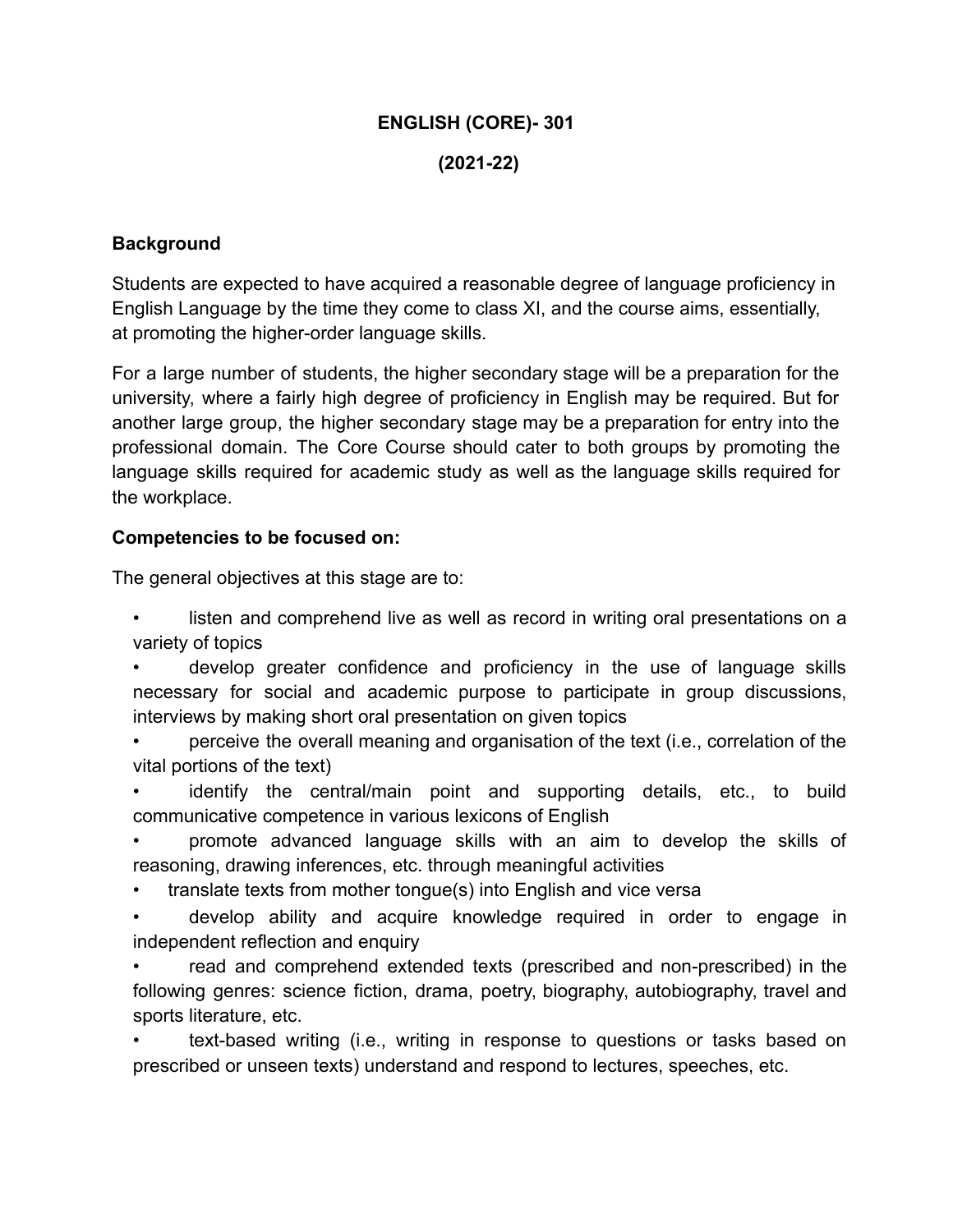• write expository / argumentative essays, explaining or developing a topic, arguing a case, etc. write formal/informal letters and applications for different purposes

- make use of contextual clues to infer meanings of unfamiliar vocabulary
- select, compile and collate information for an oral presentation
- produce unified paragraphs with adequate details and support
- use grammatical structures accurately and appropriately
- write items related to the workplace (minutes, memoranda, notices, summaries, reports etc.

• filling up of forms, preparing CV, e-mail messages., making notes from reference materials, recorded talks etc.

The core course should draw upon the language items suggested for class IX-X and delve deeper into their usage and functions. Particular attention may, however, be given to the following areas of grammar:

The use of passive forms in scientific and innovative writings.

• Convert one kind of sentence/clause into a different kind of structure as well as other items to exemplify stylistic variations in different discourses modal auxiliariesuses based on semantic considerations.

# **A. Specific Objectives of Reading**

Students are expected to develop the following study skills:

- skim for main ideas and scan for details
- refer to dictionaries, encyclopedia, thesaurus and academic reference material in any format

select and extract relevant information, using reading skills of skimming and scanning

- understand the writer's purpose and tone
- comprehend the difference between the literal and the figurative
- differentiate between claims and realities, facts and opinions, form business opinions on the basis of latest trends available
- comprehend technical language as required in computer related fields, arrive at personal conclusion and logically comment on a given text
- Specifically develop the ability to be original and creative in interpreting opinion, develop the ability to be logically persuasive in defending one's opinion and making notes based on a text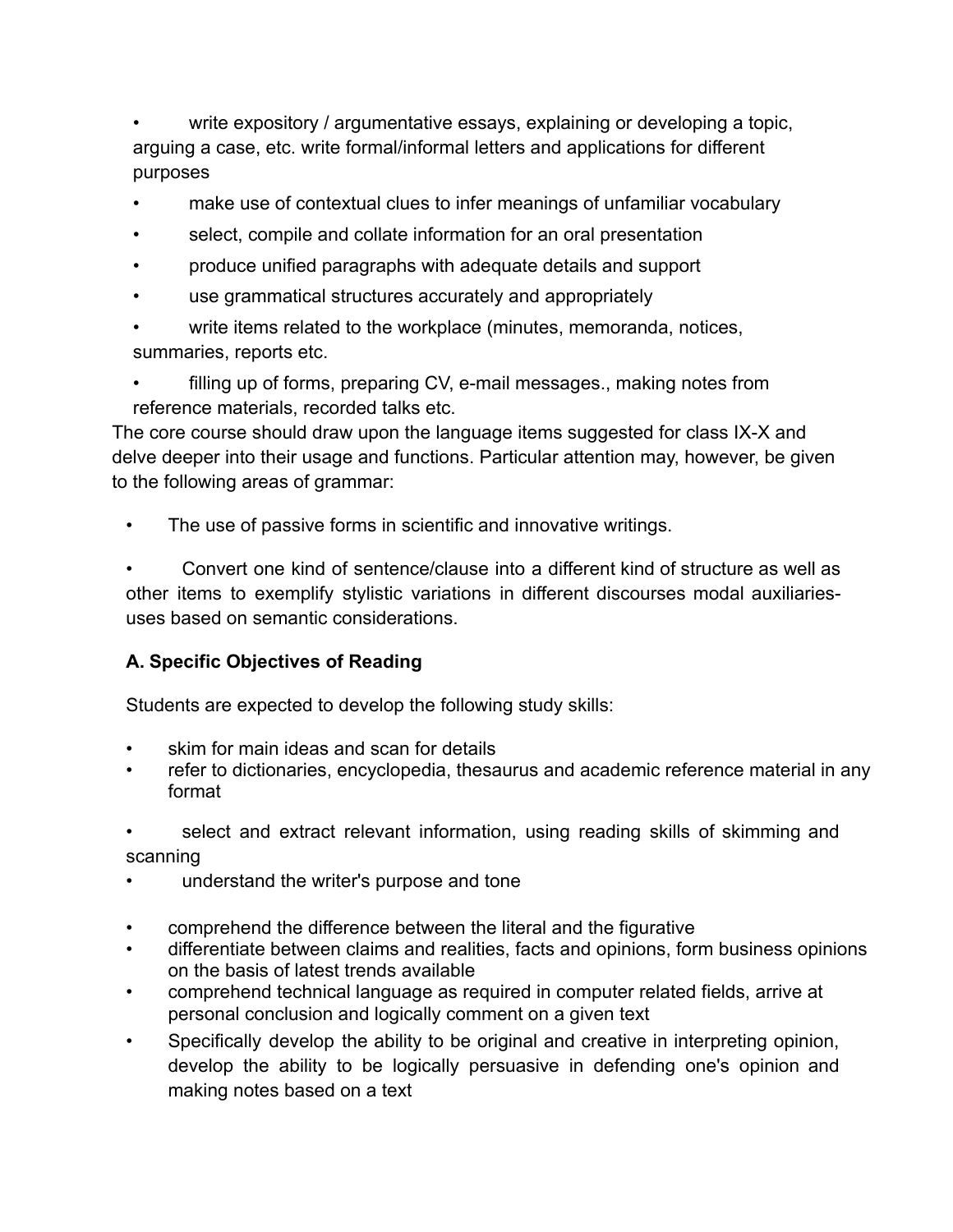# **Develop literary skills as enumerated below:**

respond to literary texts

• appreciate and analyse special features of languages that differentiate literary texts from non-literary ones, explore and evaluate features of character, plot, setting, etc.

• understand and appreciate the oral, mobile and visual elements of drama .Identify the elements of style such as humour, pathos, satire and irony, etc.

make notes from various resources for the purpose of developing the extracted ideas into sustained pieces of writing

# **B. Listening and Speaking**

Speaking needs a very strong emphasis and is an important objective leading to professional competence. Hence, testing of oral skills must be made an important component of the overall testing pattern. To this end, speaking and listening skills are overtly built into the material to guide the teachers in actualization of the skills.

# **I. Specific Objectives of Listening & Speaking**

Students are expected to develop the ability to:

- take organized notes on lectures, talks and listening passages
- listen to news bulletins and to develop the ability to discuss informally a wide ranging issues like current national and international affairs, sports, business, etc.
- respond in interviews and to participate in formal group discussions.
- make enquiries meaningfully and adequately and to respond to enquiries for the purpose of travelling within the country and abroad.
- listen to business news and to be able to extract relevant important information.
- to develop public speaking skills.

# **II. Guidelines for Assessment in Listening and Speaking Skills**

#### **i. Activities:**

● Activities for listening and speaking available at [www.cbseacademic.in](http://www.cbseacademic.in/) can be used for developing listening and speaking skills of students.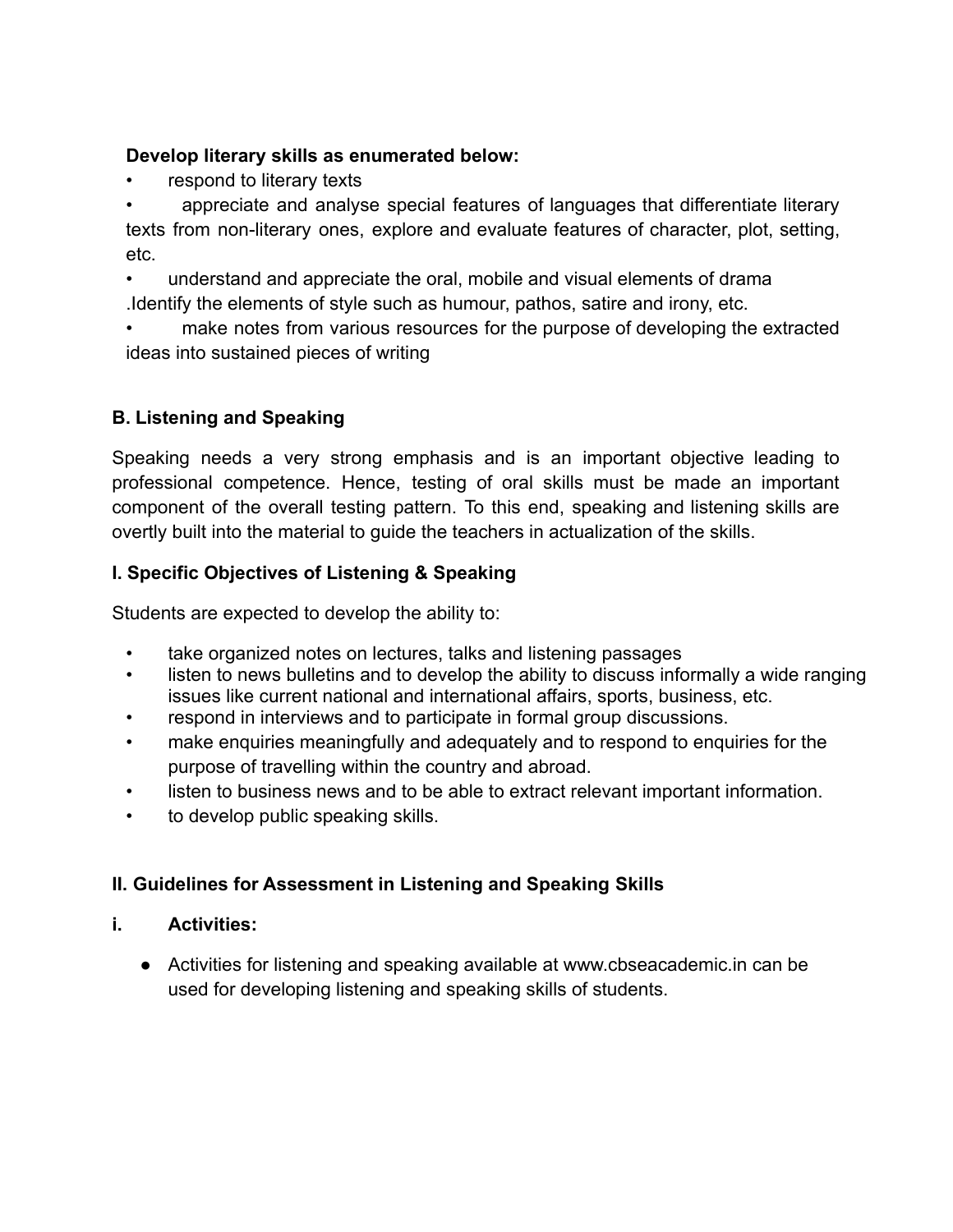- Subject teachers should also refer to books prescribed in the syllabus.
- In addition to the above, teachers may plan their own activities and create their own material for assessing the listening and speaking skills.

# **ii. Parameters for Assessment:**

The listening and speaking skills are to be assessed on the following parameters:

- i. Interactive competence (Initiation & turn taking, relevance to the topic).
- ii. Fluency (cohesion, coherence and speed of delivery).
- iii. Pronunciation
- iv. Language (accuracy and vocabulary).

# **iii. Schedule:**

- The practice of listening and speaking skills should be done throughout the academic year.
- The final assessment of the skills is to be done as per the convenience and schedule of the school.

### **III. Record keeping:**

The record of the activities done and the marks given must be kept for three months after the declaration of result, for any random checking by the Board.

# **No recording of speaking skills is to be sent to the Board.**

# **C. Specific Objectives of Writing**

The students will be able to:

- write letters to friends, relatives, etc. to write business and official letters.
- open accounts in post offices and banks. To fill in railway/airline reservation forms.
- draft notices, advertisements and design posters effectively and appropriately
- write on various issues to institutions seeking relevant information, lodge complaints, express gratitude or render apology.
- write applications, fill in application forms, prepare a personal bio-data for admission into colleges, universities, entrance tests and jobs.
- write informal reports as part of personal letters on functions, programmes and activities held in school (morning assembly, annual day, sports day, etc.)
- write formal reports for school magazines/events/processes/ or in local newspapers about events or occasions.
- express opinions, facts, arguments in the form of speech or debates, using a variety of accurate sentence structures
- draft papers to be presented in symposia.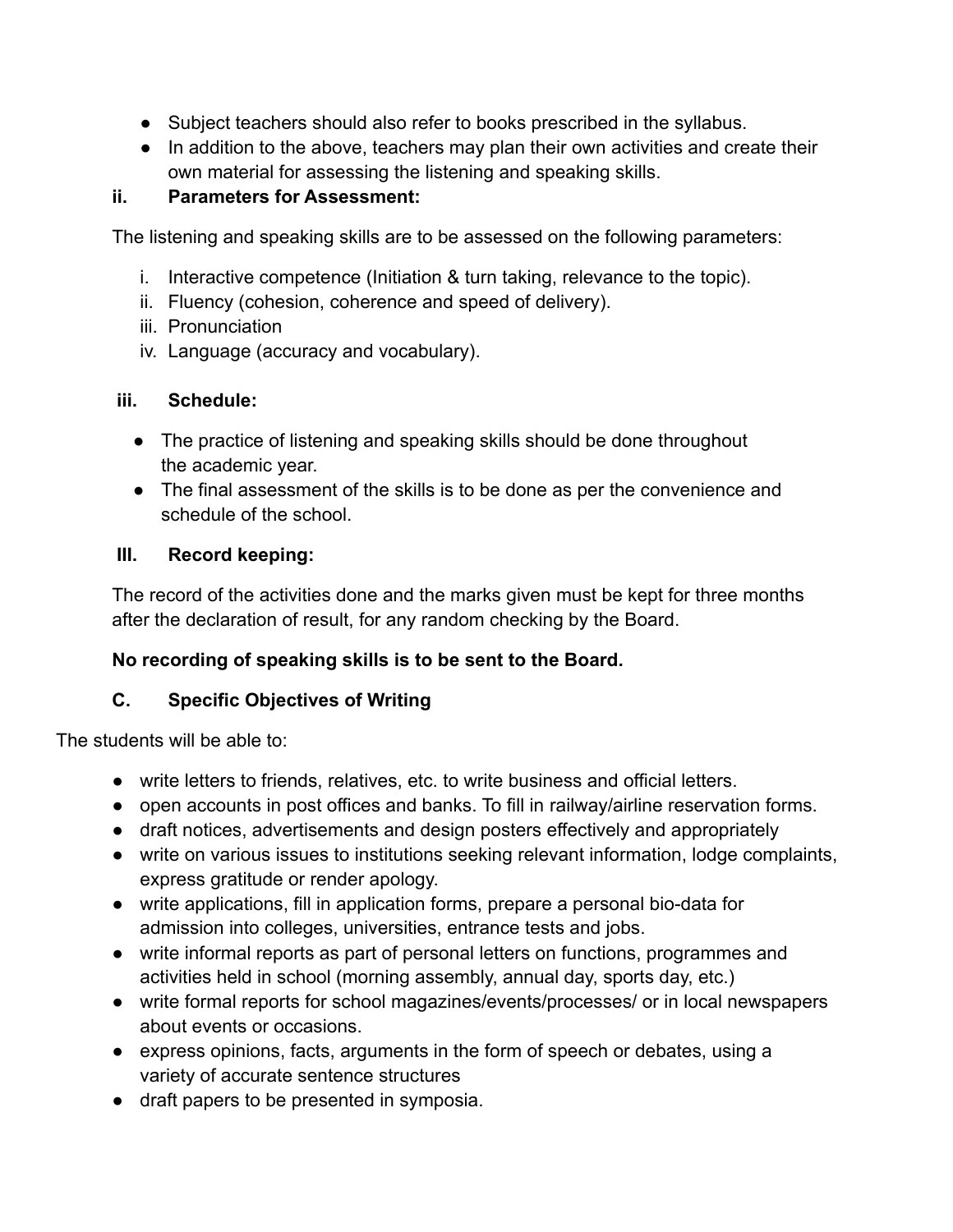- take down notes from talks and lectures.
- write examination answers according to the requirement of various subjects.
- summarise a text.

# **D. More About Reading**

Inculcating good reading habits in children has always been a concern for all stakeholders in education. The purpose is to create independent thinking individuals with the ability to not only create their own knowledge but also critically interpret, analyse and evaluate it with objectivity and fairness. This will also help students in learning and acquiring better language skills.

Creating learners for the 21st century involves making them independent learners who can learn, unlearn and relearn. If our children are in the habit of reading, they will learn to reinvent themselves and deal with the many challenges that lie ahead of them.

Reading is not merely decoding information or pronouncing words correctly. It is an interactive dialogue between the author and the reader in which the reader and the author share their experiences and knowledge with each other. Good readers are critical readers with an ability to arrive at a deeper understanding of not only the world presented in the book but also of the real world around them.

Consequently, they become independent thinkers capable of taking their own decisions in life rationally. Hence, a few activities are suggested below which teachers may use as a part of the reading project.

- Short review / dramatization of the story
- Commentary on the characters
- Critical evaluation of the plot, storyline and characters
- Comparing and contrasting the characters within the story, with other characters in stories by the same author or by different authors
- Extrapolating about the story read or life of characters after the story ends defending characters actions in the story
- Making an audio story out of the novel/text to be read aloud.
- Interacting with the author
- Holding a literature fest where students role-play as various characters to interact with each other
- Role playing as authors/poets/dramatists, to defend their works and characters
- Symposiums and seminars for introducing a book, an author, or a theme
- Creating graphic novels out of novel or short stories they read
- Dramatizing incidents from a novel or a story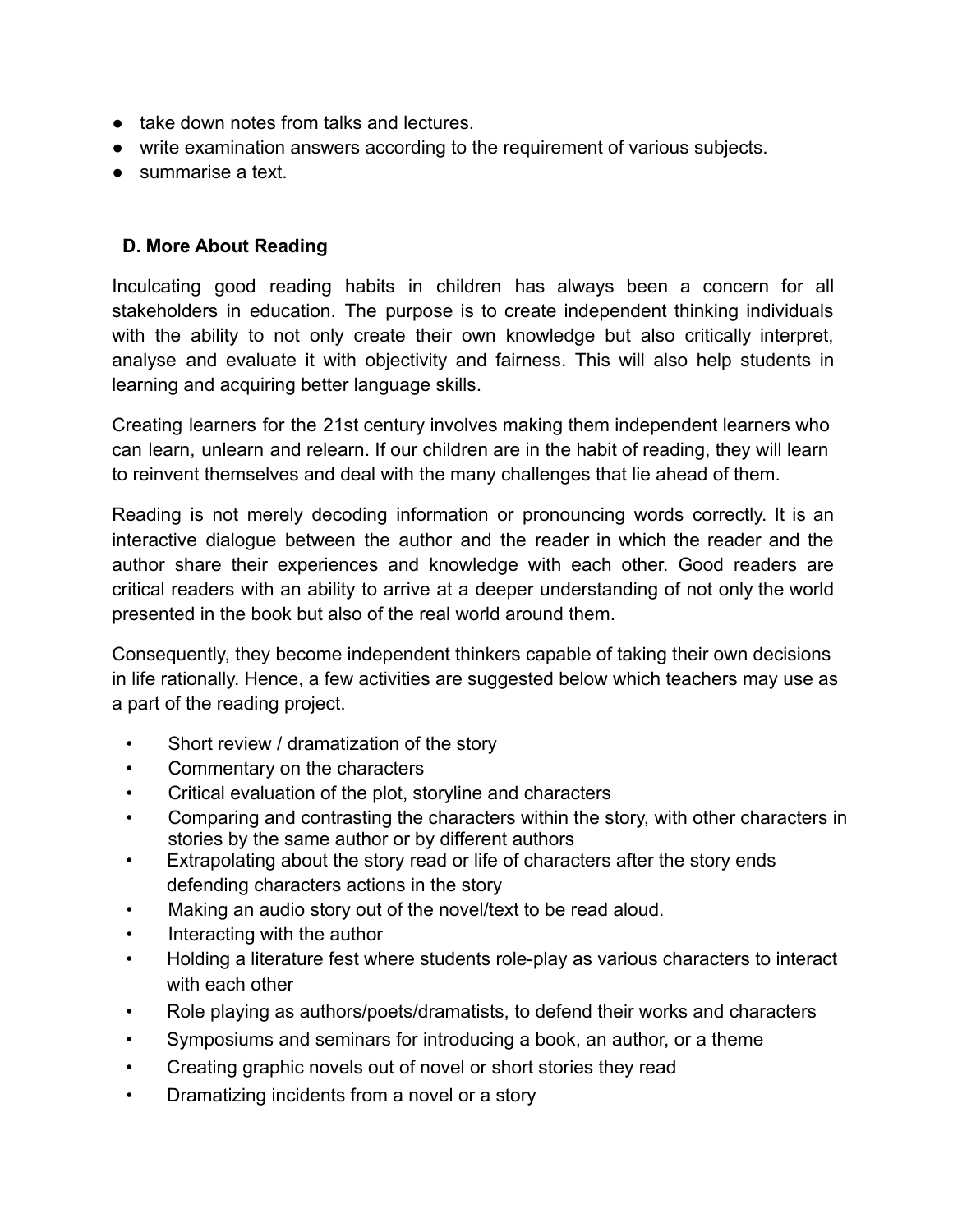- Creating their own stories
- Books of one genre to be read by the whole class.

Teachers may select books and e-books suitable to the age and level of the learners. Care ought to be taken to choose books that are appropriate in terms of language, theme and content and which do not hurt the sensibilities of a child.

Teachers may later suggest books from other languages by dealing with the same themes as an extended activity. The Project should lead to independent learning/reading skills and hence the chosen book should not be taught in class, but may be introduced through activities and be left for the students to read at their own pace. Teachers may, however, choose to assess a student's progress or success in reading the book by asking for verbal or written progress reports, looking at their diary entries, engaging in a discussion about the book, giving a short quiz or a work sheet about the book/short story. A befitting mode of assessment may be chosen by the teacher.

#### **Methods and Techniques**

The techniques used for teaching should promote habits of self-learning and reduce dependence on the teacher. In general, we recommend a multi-skill, learner-centred, activity based approach, of which there can be many variations. The core classroom activity is likely to be that of silent reading of prescribed/selected texts for comprehension, which can lead to other forms of language learning activities such as role-play, dramatization, group discussion, writing, etc., although many such activities could be carried out without the preliminary use of textual material. It is important that students be trained to read independently and intelligently, interacting actively with texts, with the use of reference materials (dictionary, thesaurus, etc.) where necessary. Some pre-reading activity will generally be required, and the course books should suggest suitable activities, leaving teachers free to devise other activities when desired. So also, the reading of texts should be followed by post reading activities. It is important to remember that students should be encouraged to interpret texts in different ways.

Group and pair activities can be resorted to when desired, although many useful language activities can be carried out individually. In general, teachers should encourage students to interact actively with texts and with each other. Oral activity (group discussion, etc.) should be encouraged.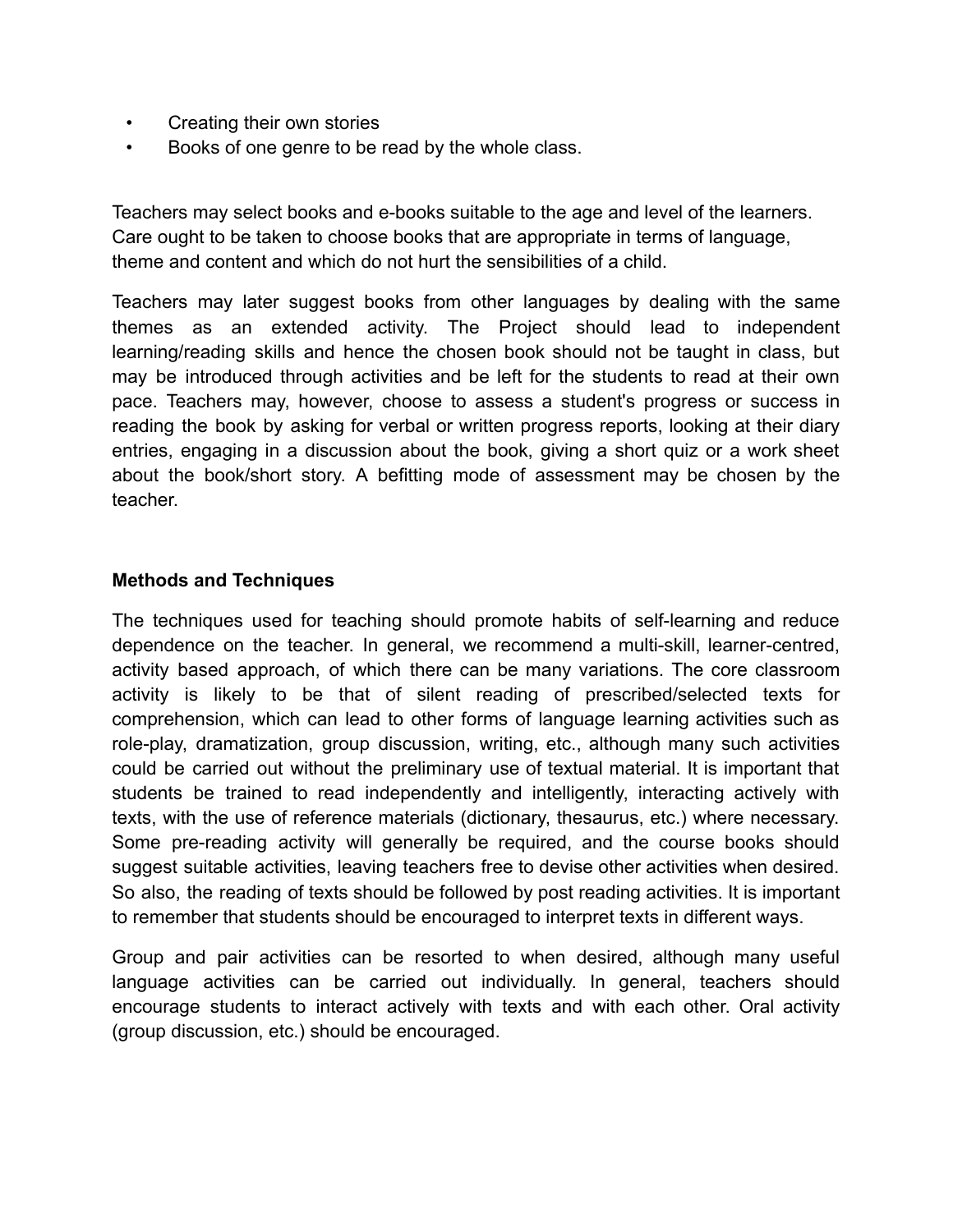### **ENGLISH CORE (CODE NO.301)**

# **CLASS – XI (2021-22)**

# **PART A - 40 MARKS**

**I.** Multiple Choice questions based on one unseen passage to assess comprehension, interpretation and inference. Vocabulary and inference of meaning will also be assessed. The passage may be factual, descriptive or literary. Ten out of eleven questions to be done. (**10x1**=**10 Marks)**

**II.** Multiple Choice questions based on one unseen **case-based** factual passage with verbal/visual inputs like statistical data, charts etc. Eight out of Nine questions to be done. (**8x1**=**8 Marks)**

*Note: The combined word limit for both the passages will be 600-750*.

#### **Grammar 8 Marks**

**III.** Multiple choice questions on Gap filling (Determiners, Tenses, **Modals Clauses, Change of Voice, Error Correction, editing task/cloze passages**

IV. Multiple choice questions on re-ordering/transformation of sentences

**(Total eight questions to be done out of the ten given).**

#### **Literature Section 14 Marks**

V. Multiple Choice questions from an extract from Poetry from **Hornbill** to assess comprehension and appreciation. Any 1 out of 2 extracts to be done.(3x1=3)

VI. Multiple Choice questions based on two Prose extracts, out of the three given, from Prose (**Hornbill as well as Snapshots** to assess comprehension and appreciation. ( 6x1=6)

VII. Text based Multiple Choice Questions to assess comprehension, analysis and interpretation, from Prose and Poetry. Five questions out of six to be done. (5x1=5)

# **Reading 18 Marks**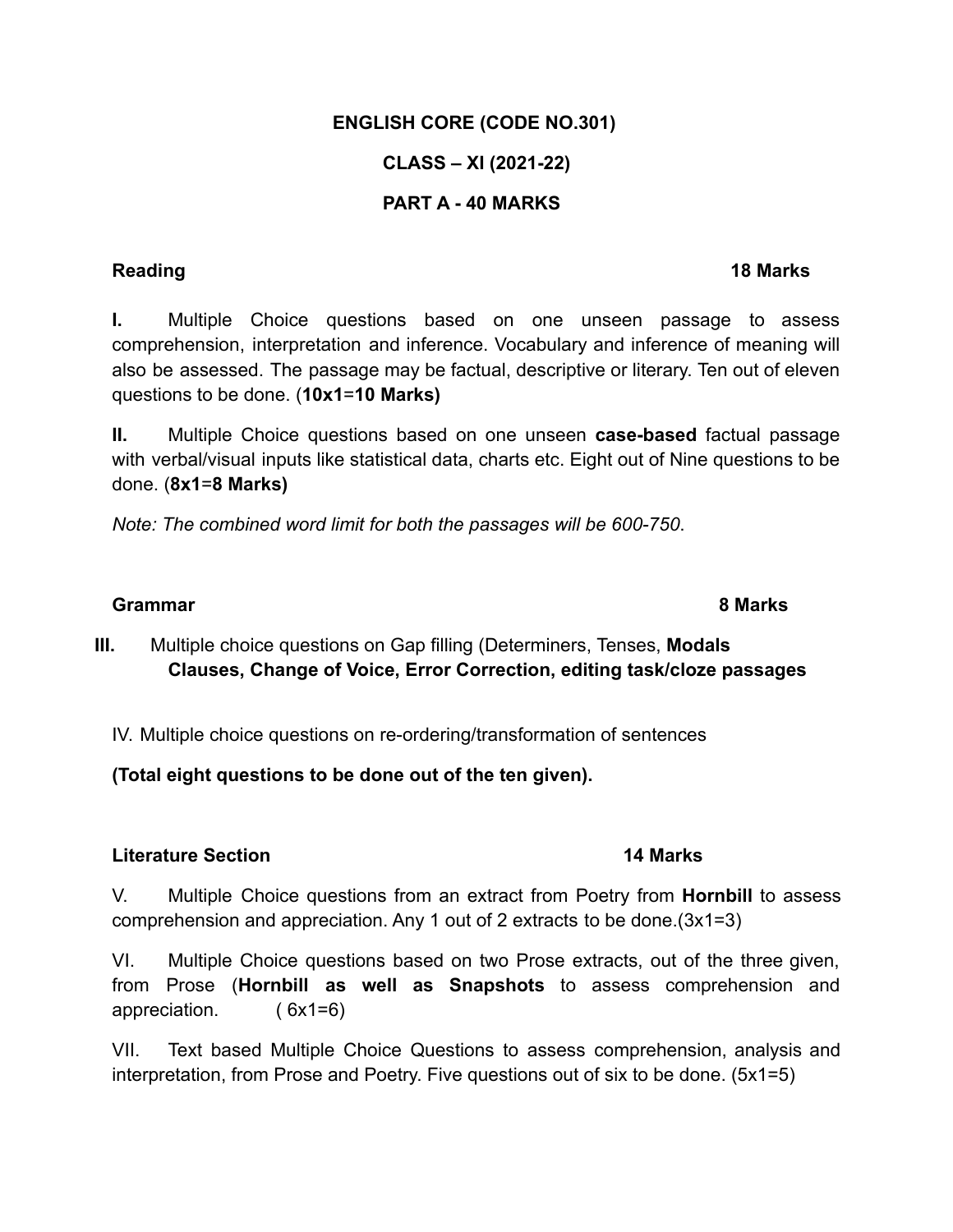#### **PART B - 40 MARKS**

### **Reading Section: 8 Marks**

**Q1.** Note Making and Summarization based on a passage of approximately 200-250 words.

|    | Note Making:                         |   | 5 Marks |  |
|----|--------------------------------------|---|---------|--|
|    | Title:<br>O                          |   |         |  |
|    | $\circ$ Numbering and indenting: 1   |   |         |  |
|    | Key/glossary:<br>$\circlearrowright$ |   |         |  |
|    | Notes:<br>$\circ$                    |   |         |  |
| Ш. | Summary (up to 50 words):            |   | 3 Marks |  |
|    | Content:<br>$\circ$                  | 2 |         |  |
|    | Expression:<br>O                     |   |         |  |

#### **Writing Section: 16 Marks**

**Q2.** Short writing task -**Notice/ Advertisement** writing up to 50 words. One out of the two given questions to be answered **(3 Marks**: Format : 1 / Content : 1 / Expression : 1)

**Q3.** Short writing task –**Poster** up to 50 words. One out of the two given questions to be answered.(**3marks:**Format : 1 / Content : 1 / Expression : 1)

**Q4.** Letters based on verbal/visual input, to be answered in 120-150 words. Business or official letters (for making enquiries, registering complaints, asking for and giving information, placing orders and sending replies), letter to the school or college authorities, regarding admissions, school issues, requirements / suitability of courses, Application for Job interview etc. One out of the two given questions to be answered (**5 Marks**: Format: 1 / Content: 2 / Expression: 2)

**Q5** .Writing composition based on visual/verbal inputs in 120-150 words. May be descriptive / argumentative in nature such as Article/Report/ Narrative/speech/debate. The theme should be contemporary topical issues. One out of the two given questions to be answered. **(5 Marks**: Format: 1 / Content: 2 / Expression: 2)

#### **Literature Section: 16 Marks**

**Q6. Two** Short answer type question **(one from Prose and one from Poetry from the book Hornbill), out of four,** to be answered in 30-40 words. Questions should elicit inferential responses through critical thinking. **(2x2=4)**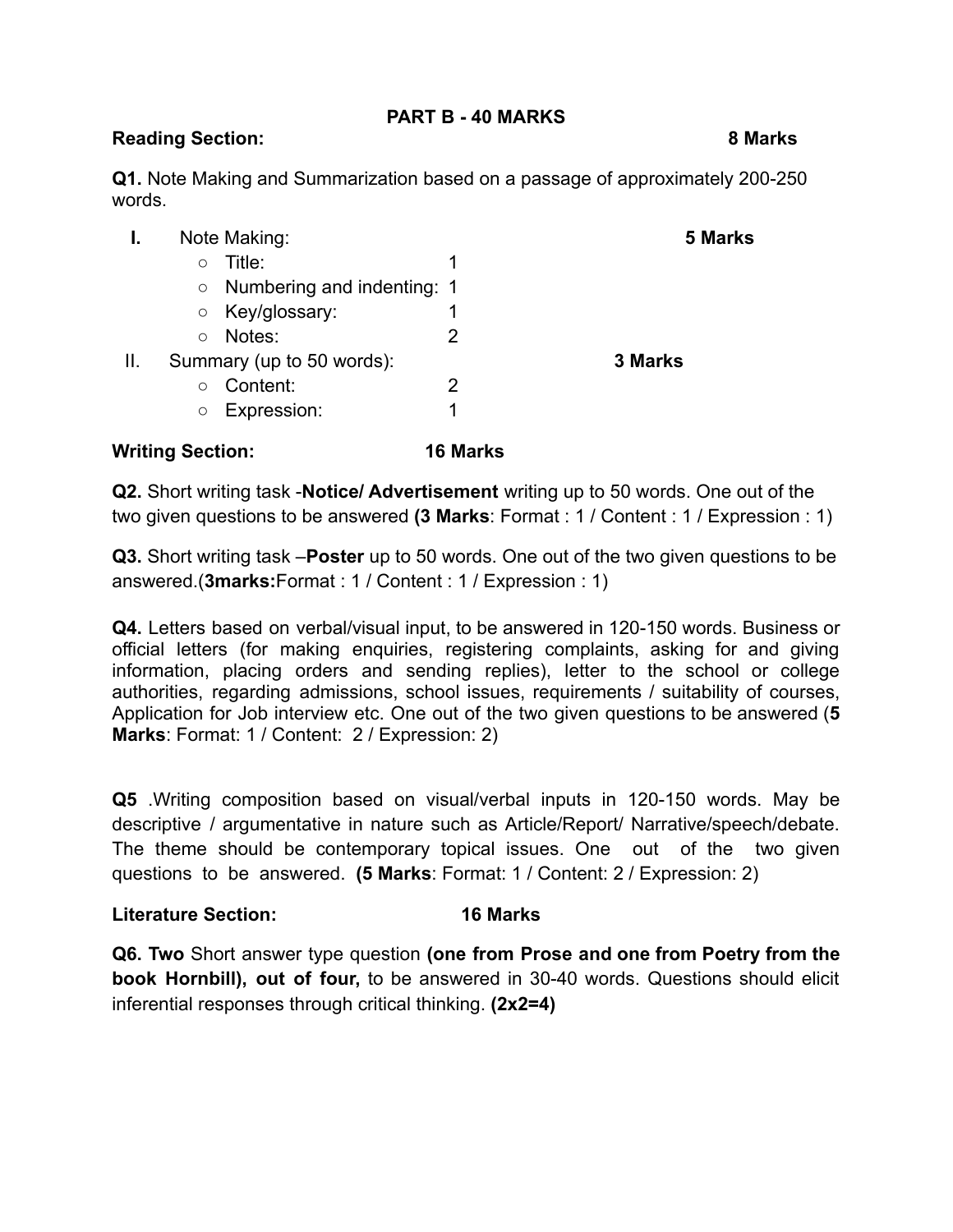**Q7.** One Short answer type question, from **Prose (Snapshots),** to be answered in 40- 50 words. Questions should elicit inferential responses through critical thinking. Any 1 out of 2 questions to be done. **(1x2=2)**

**Q 8.** One Long answer type question, from **Prose/poetry (Hornbill),** to be answered in 120-150 words to assess global comprehension and extrapolation beyond the text. Questions to provide evaluative and analytical responses using incidents, events, themes as reference points. Any 1 out of 2 questions to be done.**(1x5=5)**

**Q.9** One Long answer type question, based on the chapters from the book **Snapshots**, to be answered in 120-150 words to assess global comprehension and extrapolation beyond the text. Questions to provide evaluative and analytical responses using incidents, events, themes as reference points. Any 1 out of 2 questions to be done.**(1x5=5)**

# **Prescribed Books**

- 1. **Hornbill:** English Reader published by National Council of Education Research and Training, New Delhi
- 2. **Snapshots:** Supplementary Reader published by National Council of Education Research and Training, New Delhi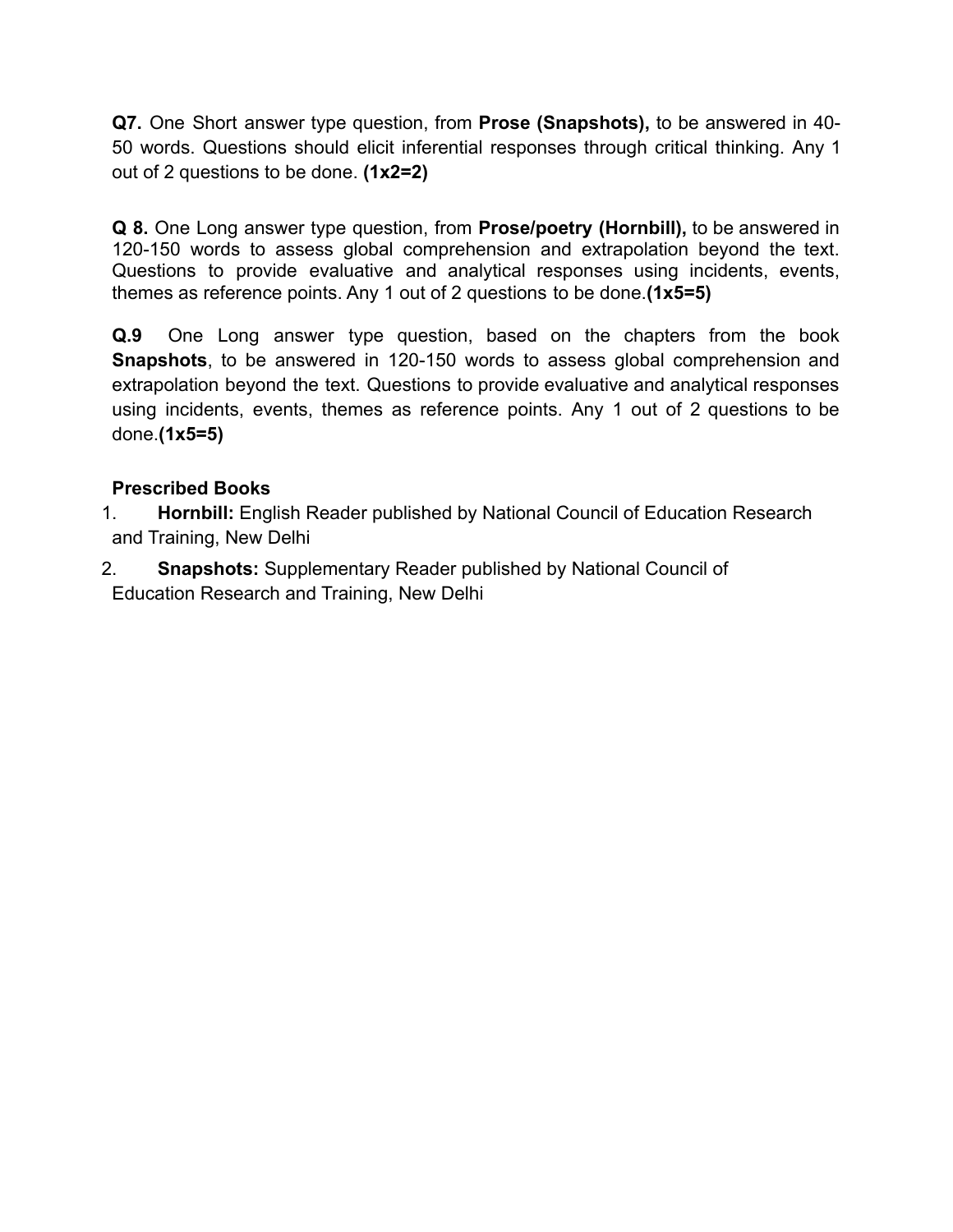# **Question Paper Design 2021-22**

# **English CORE XI (Code No. 301)**

| <b>Section</b>                                                      | <b>Competencies</b>                                                                                                                                                                                     | <b>Total</b><br>marks | $\frac{0}{0}$ |
|---------------------------------------------------------------------|---------------------------------------------------------------------------------------------------------------------------------------------------------------------------------------------------------|-----------------------|---------------|
| Reading<br>Comprehension                                            | Conceptual<br>understanding,<br>decoding,<br>Analyzing,<br>inferring,<br>interpreting,<br>literary, conventions and<br>appreciating,<br>summarizing and<br>vocabulary,<br>using<br>appropriate format/s | 26                    | 32.5%         |
| Creative<br><b>Writing Skills</b><br>and<br>Grammar                 | Conceptual Understanding, application of<br>rules, Analysis, Reasoning, appropriacy<br>of style and tone, using appropriate<br>format and fluency, inference, analysis,<br>evaluation and creativity    | 24                    | 30%           |
| Literature<br>Textbooks and<br>Supplementary<br><b>Reading Text</b> | Recalling,<br>reasoning,<br>appreciating<br>literary convention, inference, analysis,<br>creativity with fluency                                                                                        | 30                    | 37.5%         |
|                                                                     | <b>TOTAL</b>                                                                                                                                                                                            | 80                    | 100%          |
| of<br>Assessment<br>Listening<br>and<br><b>Speaking Skills</b>      |                                                                                                                                                                                                         | 20                    |               |
|                                                                     | <b>GRAND TOTAL</b>                                                                                                                                                                                      | 100                   |               |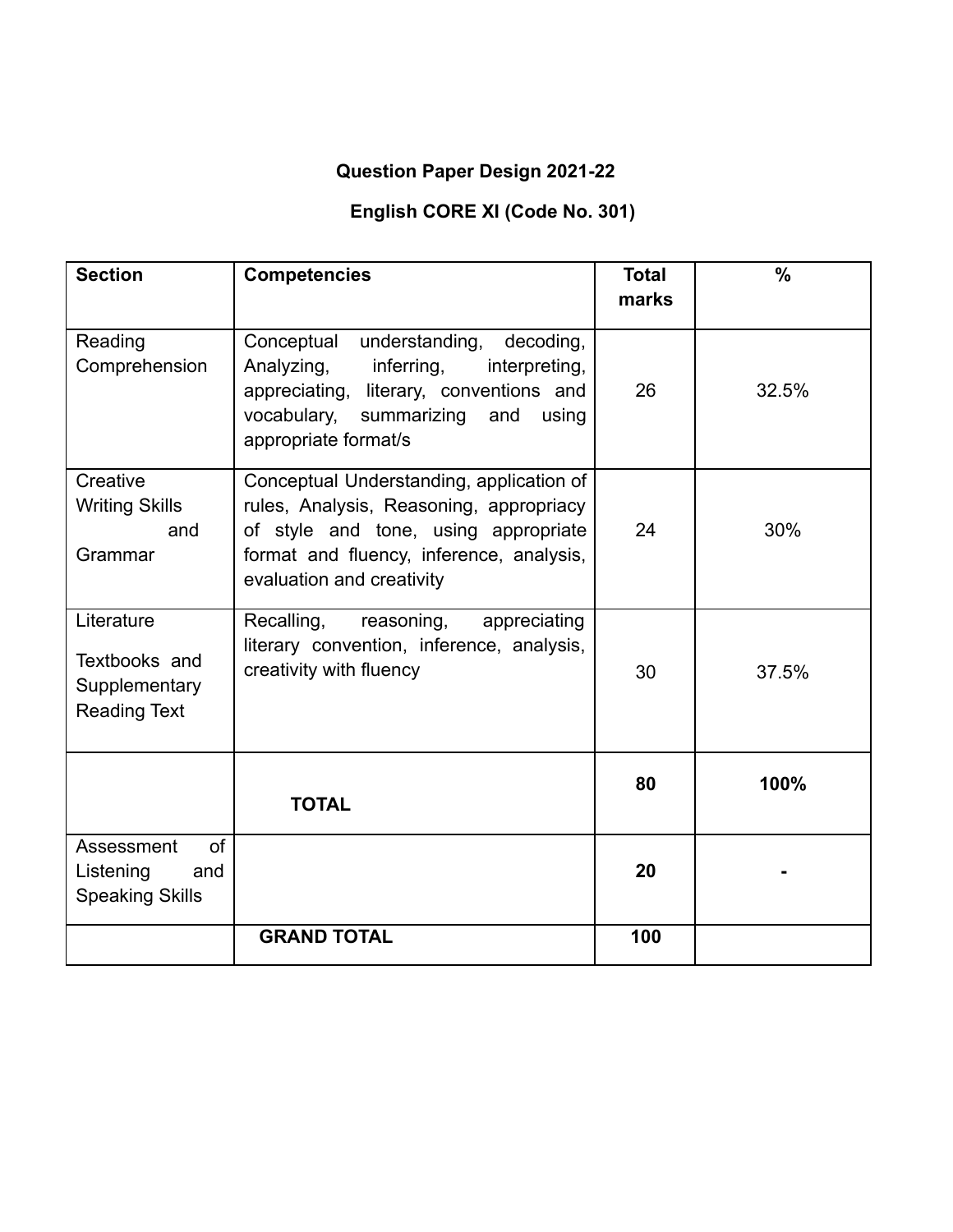# **ENGLISH CORE (CODE NO.**

# **301) CLASS – XII 2021-22**

# **PART A 40 MARKS**

### **Reading Comprehension 20 Marks**

**I.** Multiple Choice questions based on one unseen passage to assess comprehension, interpretation and inference. Vocabulary and inference of meaning will also be assessed. The passage may be factual, descriptive or literary. Ten out of eleven questions to be done. (**10x1**=**10 Marks)**

**II.** Multiple Choice questions based on one unseen **case-based** factual passage with verbal/visual inputs like statistical data, charts, newspaper report etc. Ten out of eleven questions to be done.(**10x1**=**10 Marks)**

Note: The combined word limit for both the passages will be 700-750 words.

### **Literature 20 Marks**

**III.** Multiple Choice Questions based on two prose extracts, one each from the books **Flamingo and Vistas,** to assess comprehension and appreciation. Refer to the lines to answer questions based on the given extract. Any 2 out of 3extracts to be done.**(8x1=8)**

**IV.** Multiple Choice Questions based on a poetry extract from the book **Flamingo** to assess comprehension, analysis and inference. Refer to the lines to answer questions based on the given extract. Any 1 out of 2 extracts to be done.**(4x1=4)**

**V.** Multiple Choice Questions to assess comprehension, analysis, inference and interpretation from the books **Flamingo and Vistas**. Eight out of ten questions to be done.**(8x1=8)**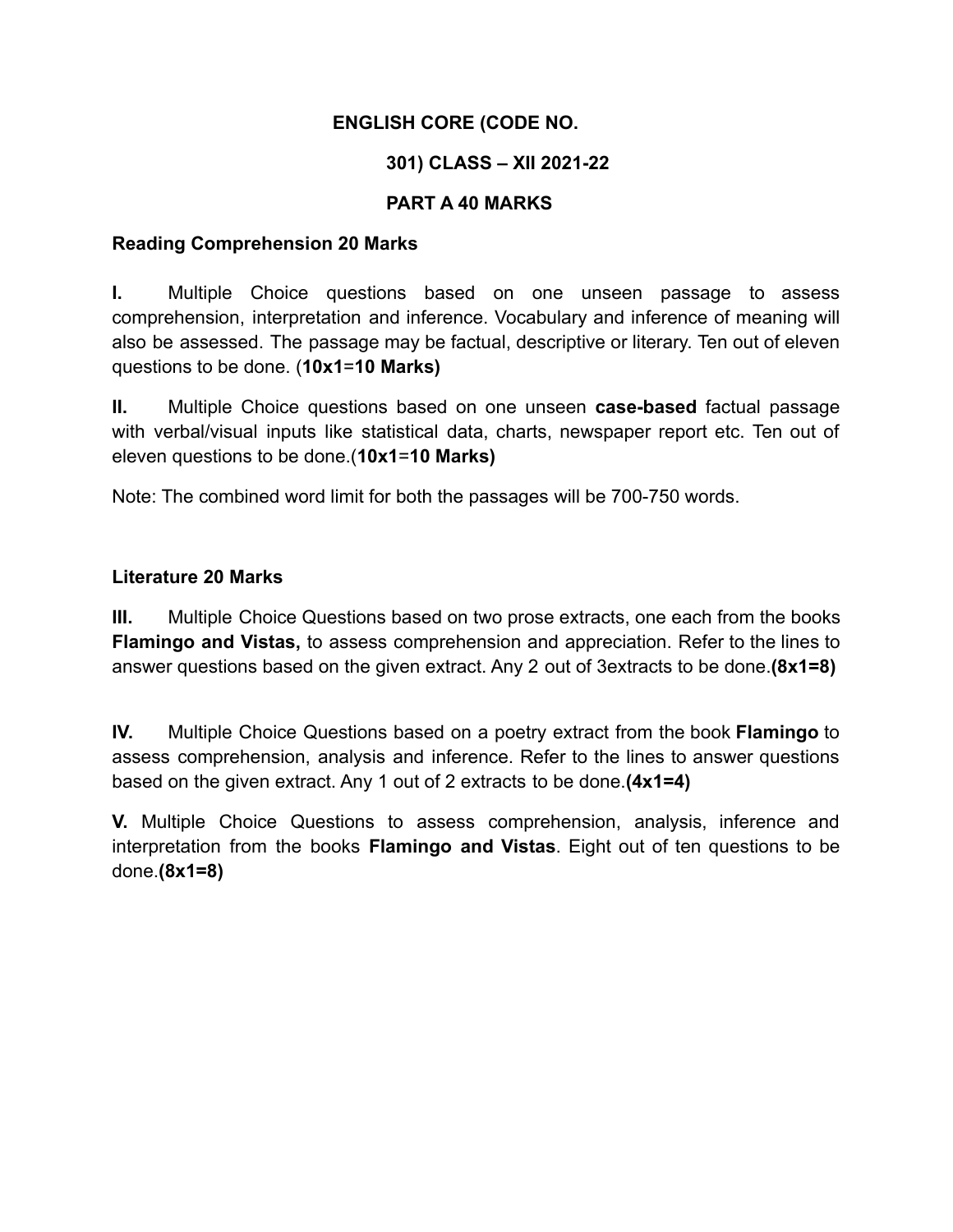# **PART B (SUBJECTIVE QUESTIONS) - 40 MARKS**

### **Writing Section: 16 Marks**

**Q1.** Short writing task –Notice/Advertisement/Poster up to 50 words. One out of the two given questions to be answered.**(3 Marks**: Format : 1 / Content : 1 / Expression : 1).

**Q2.** Short writing task –Formal/Informal Invitation and Reply up to 50 words.One out of the two given questions to be answered.**(3 Marks**: Format : 1 / Content : 1 / Expression : 1)

**Q3.** Letters based on verbal/visual input, to be answered in approximately 120-150 words. Letter types include application for a job, Letters to the editor (giving suggestions or opinion on issues of public interest), Business or official letters (for making enquiries, registering complaints, asking for and giving information, placing orders and sending replies). One out of the two given questions to be answered (**5 Marks** :Format: 1 / Content: 2 / Expression: 2)

**Q4.** Article/Debate/ Speech/ Report Writing, descriptive and analytical in nature, based on verbal inputs, to be answered in 120-150 words. One out of the two given questions to be answered **(5Marks:**Format : 1 / Content : 2 / Expression : 2)

#### **Literature Section: 24 Marks**

**Q5. Five** Short answer type question, **out of six, from Prose and Poetry from the book Flamingo,** to be answered in 30-40 words. Questions should elicit inferential responses through critical thinking.**(5x2=10)**

**Q6. Two** Short answer type question ,out of three, from **Prose (Vistas),** to be answered in 30-40 words. Questions should elicit inferential responses through critical thinking. **(2x2=4)**

**Q 7. One** Long answer type question, from **Prose/poetry (Flamingo),** to be answered in 120-150 words to assess global comprehension and extrapolation beyond the text. Questions to provide evaluative and analytical responses using incidents, events, themes as reference points. Any 1 out of 2 questions to be done.**(1x5=5)**

**Q.8 One** Long answer type question, based on the chapters from the book **Vistas**, to be answered in 120-150 words to assess global comprehension and extrapolation beyond the text. Questions to provide evaluative and analytical responses using incidents, events, themes as reference points. Any 1 out of 2 questions to be done.**(1x5=5)**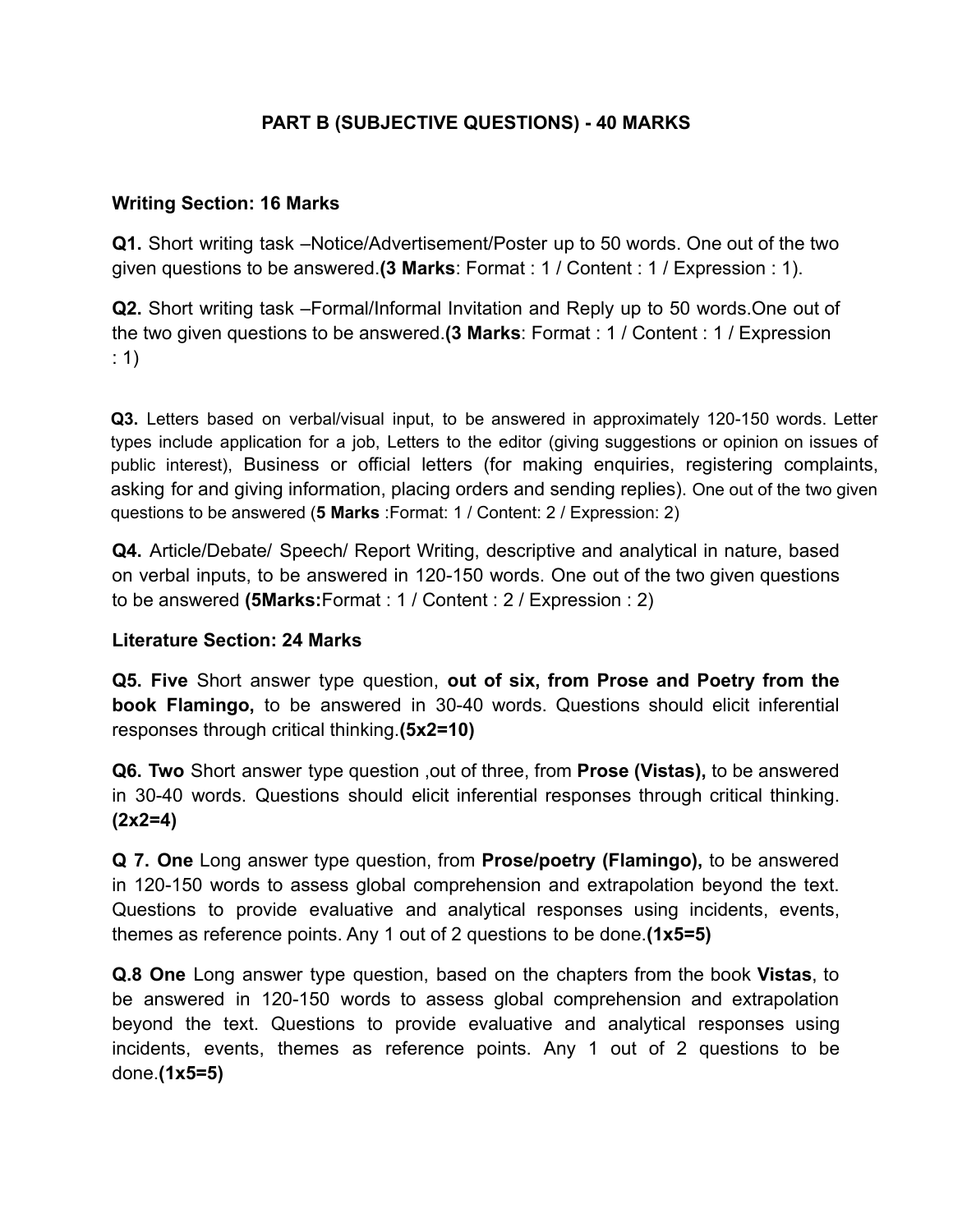# **Prescribed Books**

- 1. **Flamingo:** English Reader published by National Council of Education Research and Training, New Delhi
- 2. **Vistas:** Supplementary Reader published by National Council of Education Research and Training, New Delhi